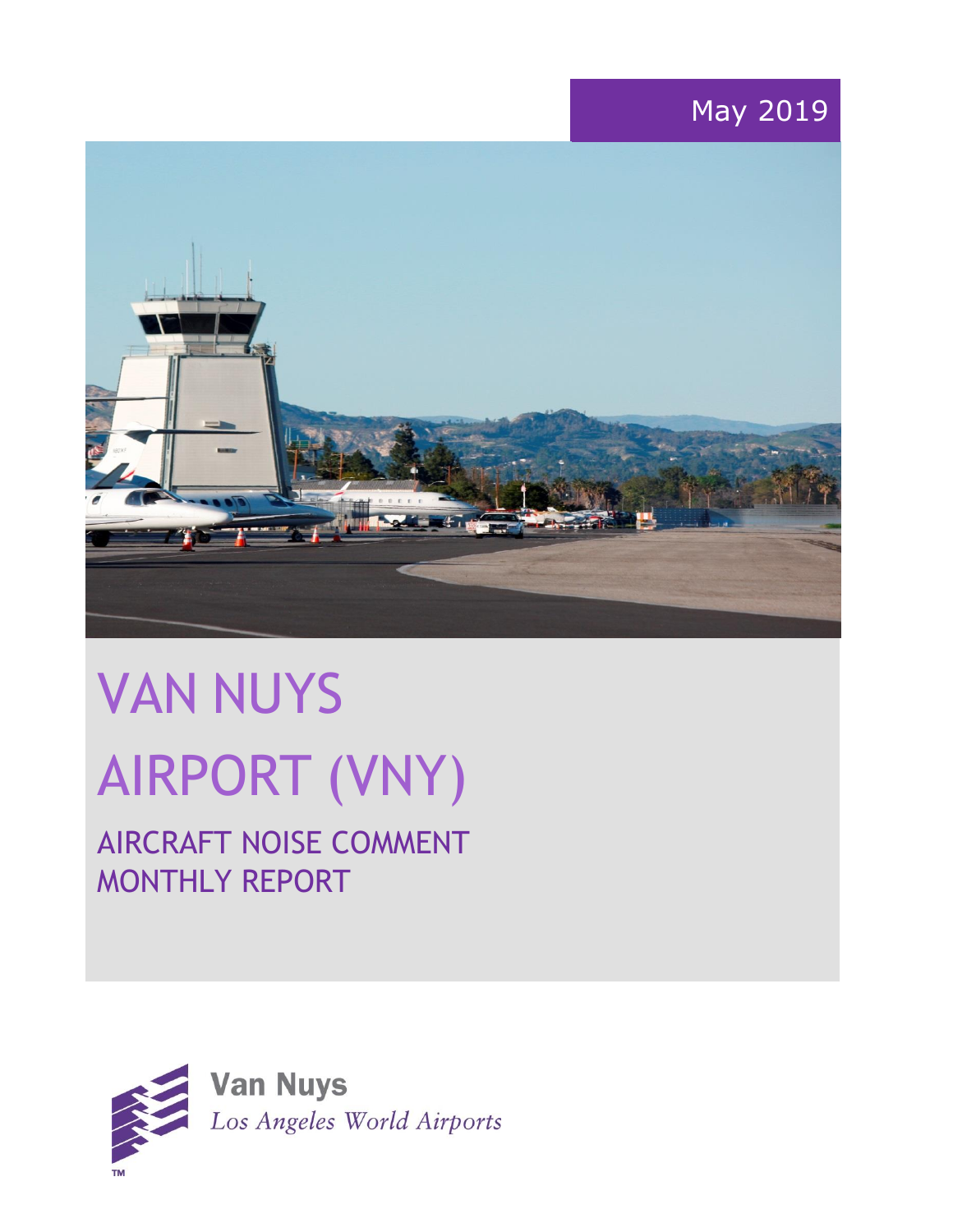#### **BACKGROUND**

Los Angeles World Airports (LAWA) is the City of Los Angeles department that owns and operates the Los Angeles International Airport (LAX) and Van Nuys Airport (VNY). Located in the heart of the San Fernando Valley, VNY is one of the nation's leading general aviation airports. The Southern California airspace, including VNY, is among the most complicated and busiest in the nation, serving thousands of local, national and international travelers on a daily basis. LAWA works diligently to balance the requirements established by the Federal Aviation Administration (FAA) for a safe and efficient air transport system with the needs of local neighborhoods. Over the past four decades, LAWA has adopted ordinances, policies, and developed voluntary programs, while also working with the FAA to implement these programs where necessary to reduce aircraft noise for area residents, and to provide meaningful response to community concerns. Please visit the [VNY Noise Management webpage](http://www.lawa.org/VNYNoise) to view the [Noise Abatement and Curfew Regulation](https://www.lawa.org/-/media/lawa-web/tenants411/file/noise_programs.ashx?la=en&hash=86DDE7D9764689AC37E24CD4FAA33C7FE9FC8DA1#"page=7" ) and [Noisier Aircraft Phase-out](https://www.lawa.org/-/media/lawa-web/tenants411/file/noise_programs.ashx?la=en&hash=86DDE7D9764689AC37E24CD4FAA33C7FE9FC8DA1#page=7) ordinance, and to learn more about other *on-going* noise abatement programs such as the [VNY Fly Friendly Program,](https://www.lawa.org/en/lawa-environment/noise-management/van-nuys/vny-fly-friendly-quiet-departure-program) [No Early Turn](https://prodcd.iflyvny.com/en/no-early-turn)  [Program,](https://prodcd.iflyvny.com/en/no-early-turn) and [Helicopter Route and Altitude Deviation Program.](https://www.lawa.org/-/media/lawa-web/tenants411/file/noise_programs.ashx?la=en&hash=86DDE7D9764689AC37E24CD4FAA33C7FE9FC8DA1#"page=8")

The purpose of this report is to provide information on noise comments received from individuals and communities.



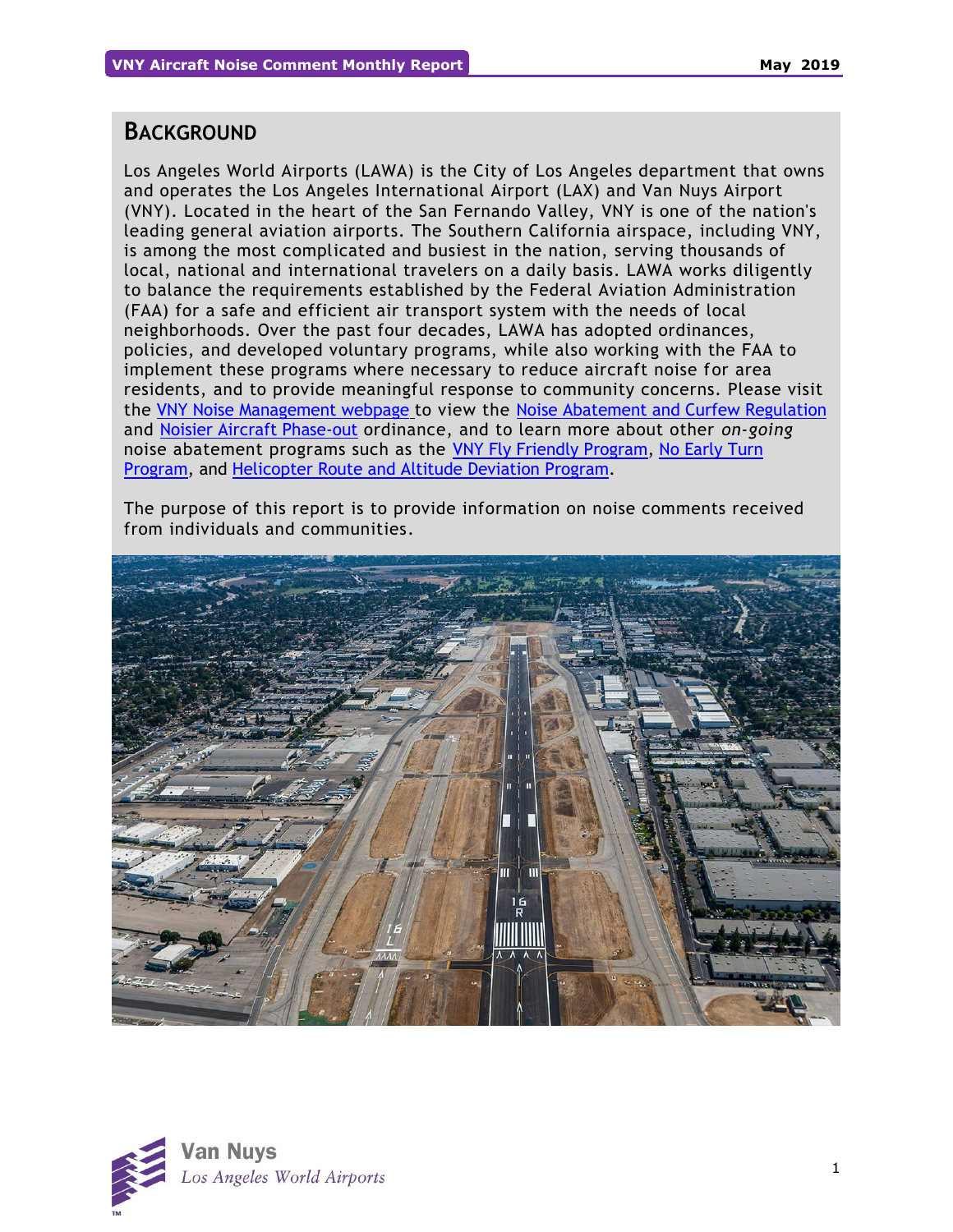## INDIVIDUALS VS NOISE COMMENTS

**Individuals** are community members that have submitted at least one noise comment to LAWA. One individual may submit multiple noise comments.

**Noise comments** are submitted by individuals expressing their concerns or seeking information on noise related events associated with VNY aircraft operations.

# NOISE COMMENT SUBMISSIONS



The graph above shows individuals and total comments submitted this month and over the previous 12 months.

**490** INDIVIDUALS **SUBMITTED COMMENTS** 

**36,541 COMMENTS** RECEIVED



**-4%** CHANGE IN INDIVIDUALS FROM PREVIOUS MONTH

#### **-12%** CHANGE IN COMMENTS FROM PREVIOUS MONTH



# **10,107 (28%)**

COMMENTS RECEIVED FROM 10 MOST ACTIVE INDIVIDUALS

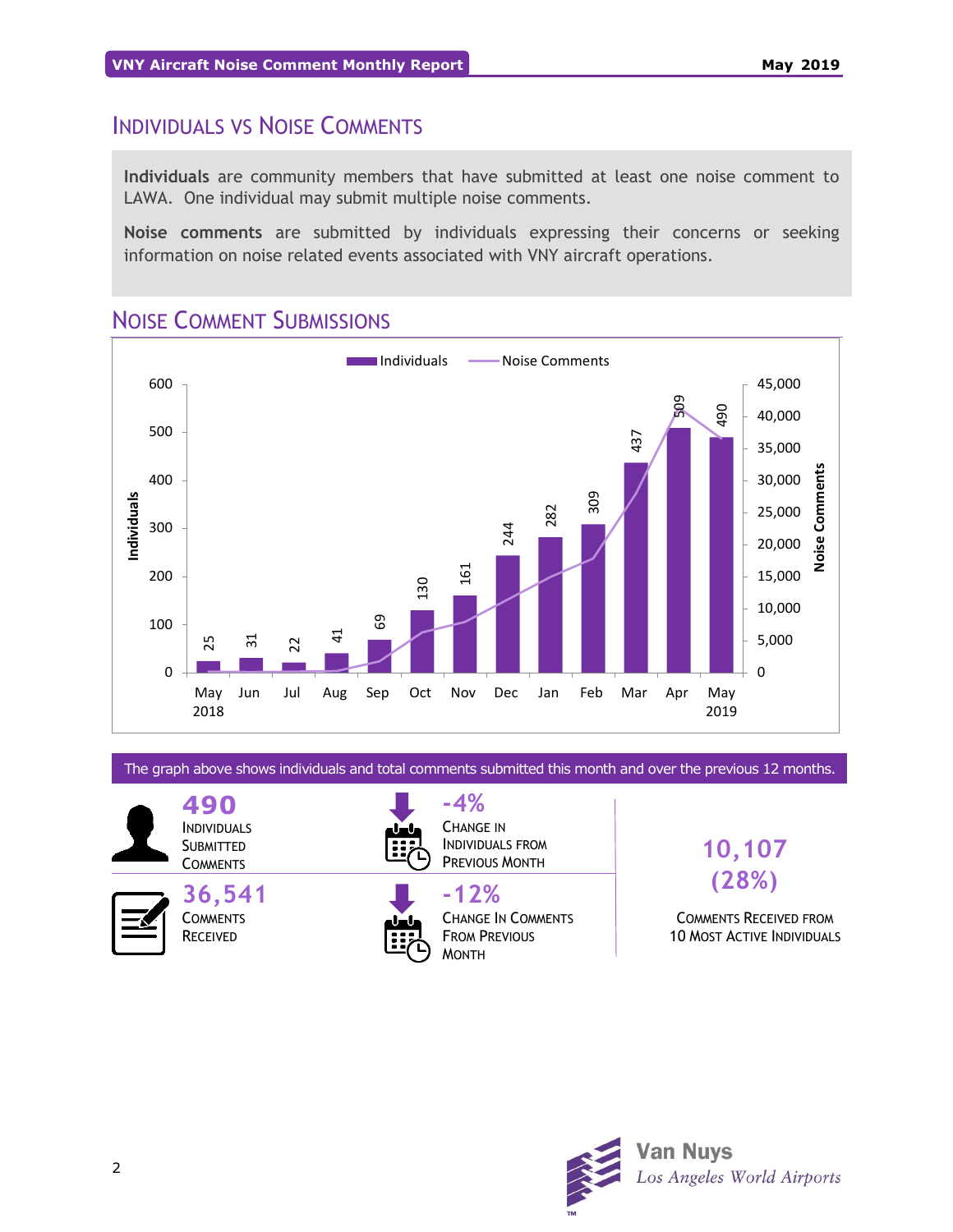# INDIVIDUALS SUBMITTING COMMENTS BY CITY



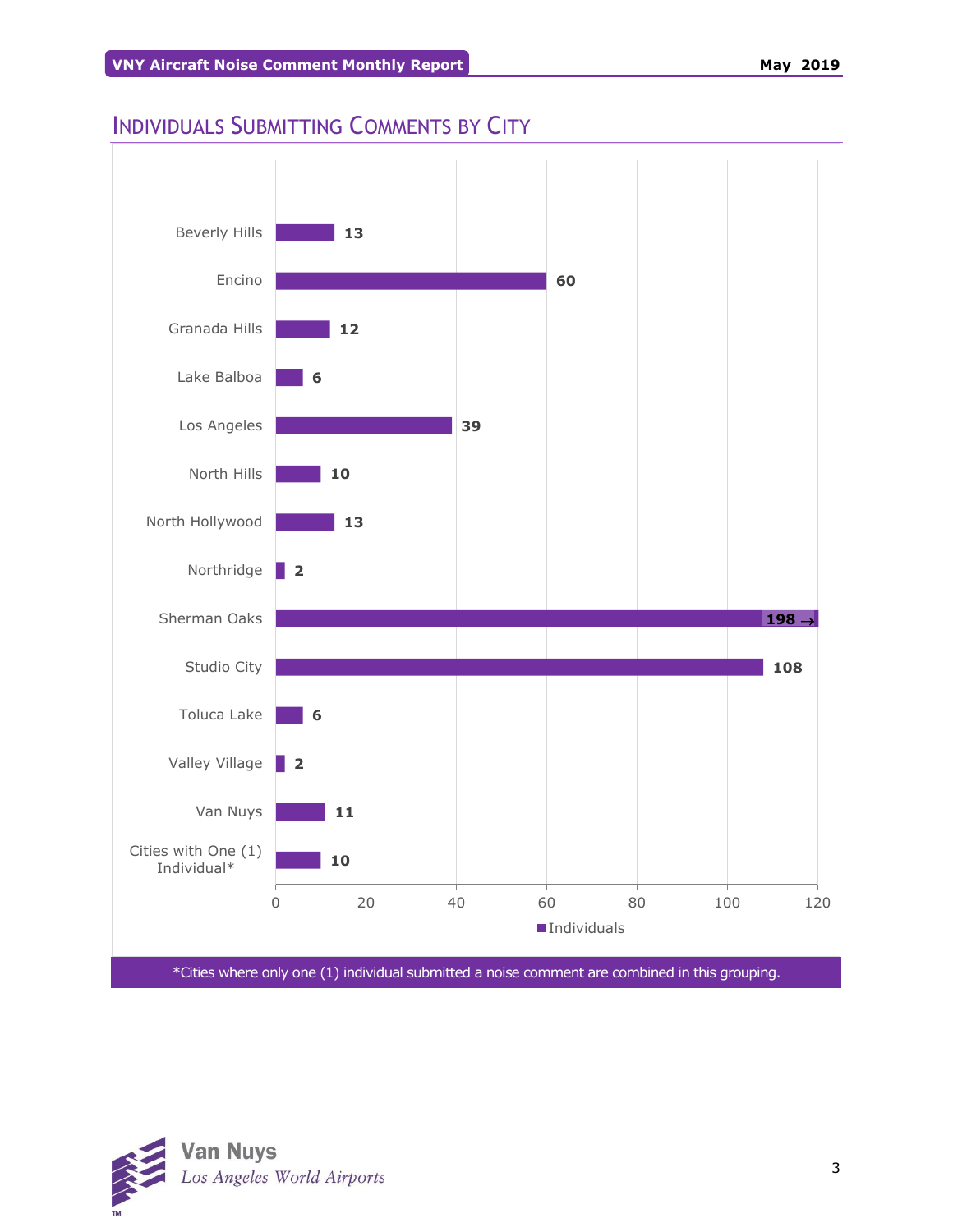

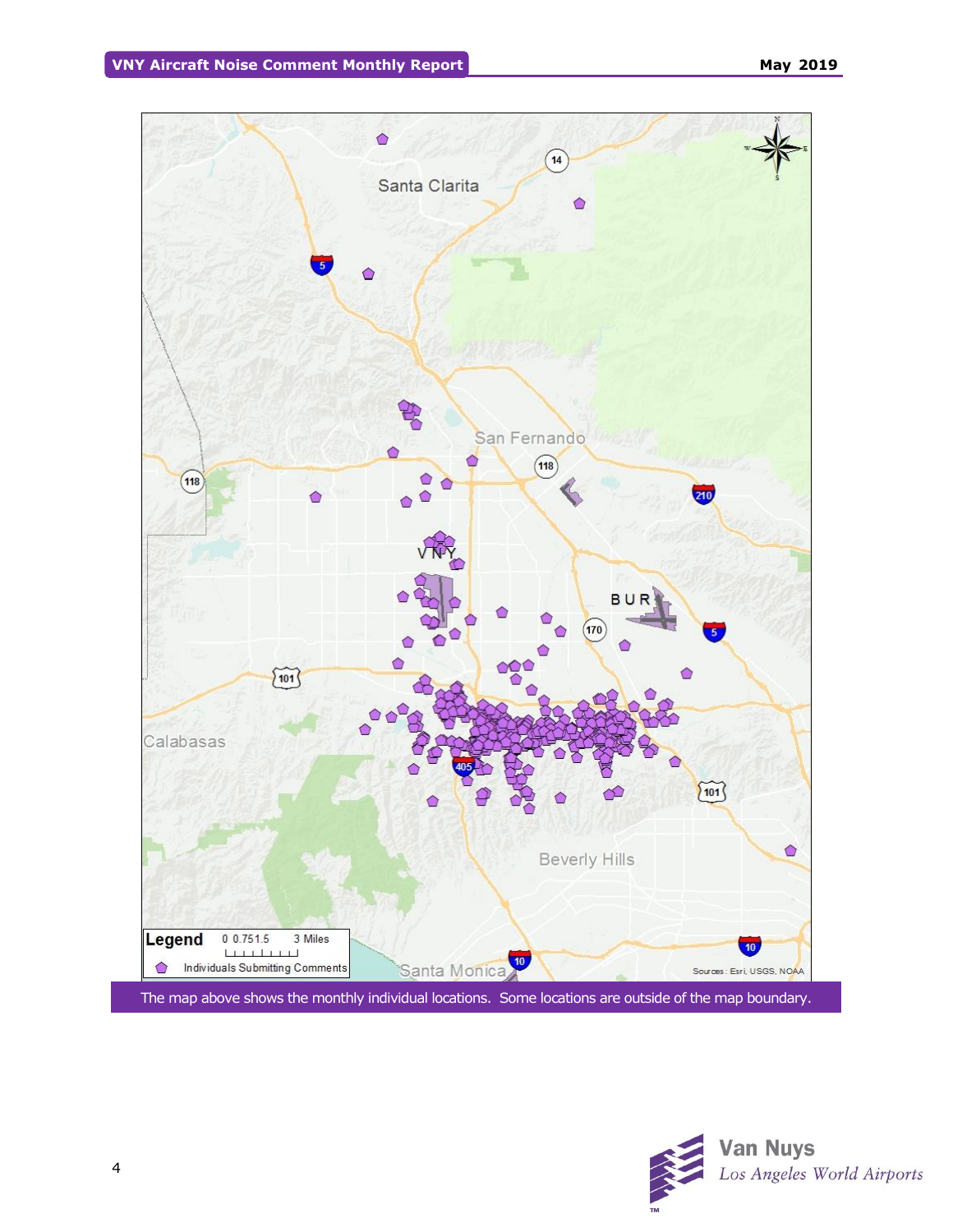# WHAT WAS THE NOISE COMMENT CONCERN?

Individuals may select one (1) noise concern from a list of multiple aircraft noise concerns when submitting noise comments. Out of *490* individuals who submitted noise comments, *448* reported *aircraft flying over home* as the main concern.

Additional noise concerns were *unusually loud aircraft (41); late night or early morning (30);* and *low flying aircraft (27)*.



#### **FLYING OVER HOME**

LEADING CONCERN



#### **91%** OF INDIVIDUALS WHO SUBMITTED **COMMENTS**



## **448**

INDIVIDUALS REPORTED THIS CONCERN



# COMMUNITY NOISE CONCERNS